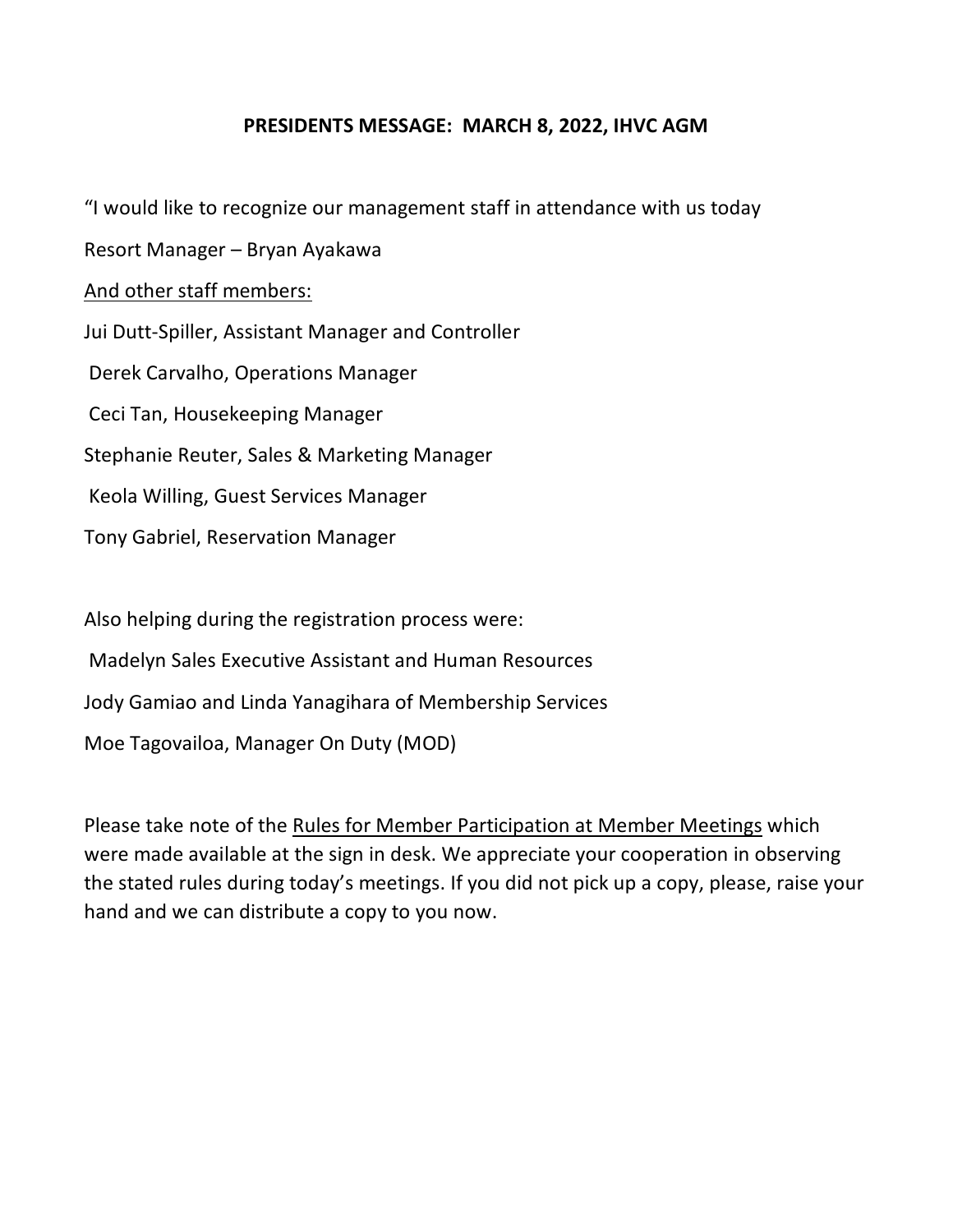## PRESIDENTS MESSAGE: MARCH 8, 2022, IHVC AGM

Thank you, and a warm welcome to the most important persons in the room, our Timeshare Owners. Welcome to the Imperial Hawaii Vacation Club Annual General Meeting of Owners and thank you for attending today's meeting. I and the IHVC Board thank you for your support, constructive comments, and ideas that the Board receives during this week of the Annual General Meeting.

If this is your very first AGM, A very special welcome to you and we hope you can attend every year. The week around the AGM is a great time to meet other owners and make new friends.

It has been two long years since we were able to meet. Covid has touched each of us in different ways and for those who have recovered from Covid we wish continued good health. Our sympathy and condolences to our owners who have suffered loss of a loved one and we pray and hope for a brighter future.

But now is the time for the Imperial, the Board, and our owners to look to the future. We can not change the past two years, but we have used the experience for the betterment. During the last two years of the Covid pandemic and my 3 years as President of the IHVC, the Board and the management team have:

- Successfully managed Imperial's cash flow to a positive result
- Continued to keep owner assessments significantly below the inflation rates of the islands and including most US mainland regions
- Employed a highly qualified controller to oversee our financials and who has been a great asset during the Covid economic downturn.
- Took advantage of the limited pandemic federal economic tax abatements or credits available to Owners Associations.
- Embarked on new and adventurous marketing and sales opportunities after hiring a Marketing Manager a staff position we never had before
- Continued to successfully market timeshare intervals despite the Covid pandemic
- Kept the Imperial open and fully operational during the entire Covid pandemic
- Maintained operations with very limited Covid infections or issues among our staff and our guests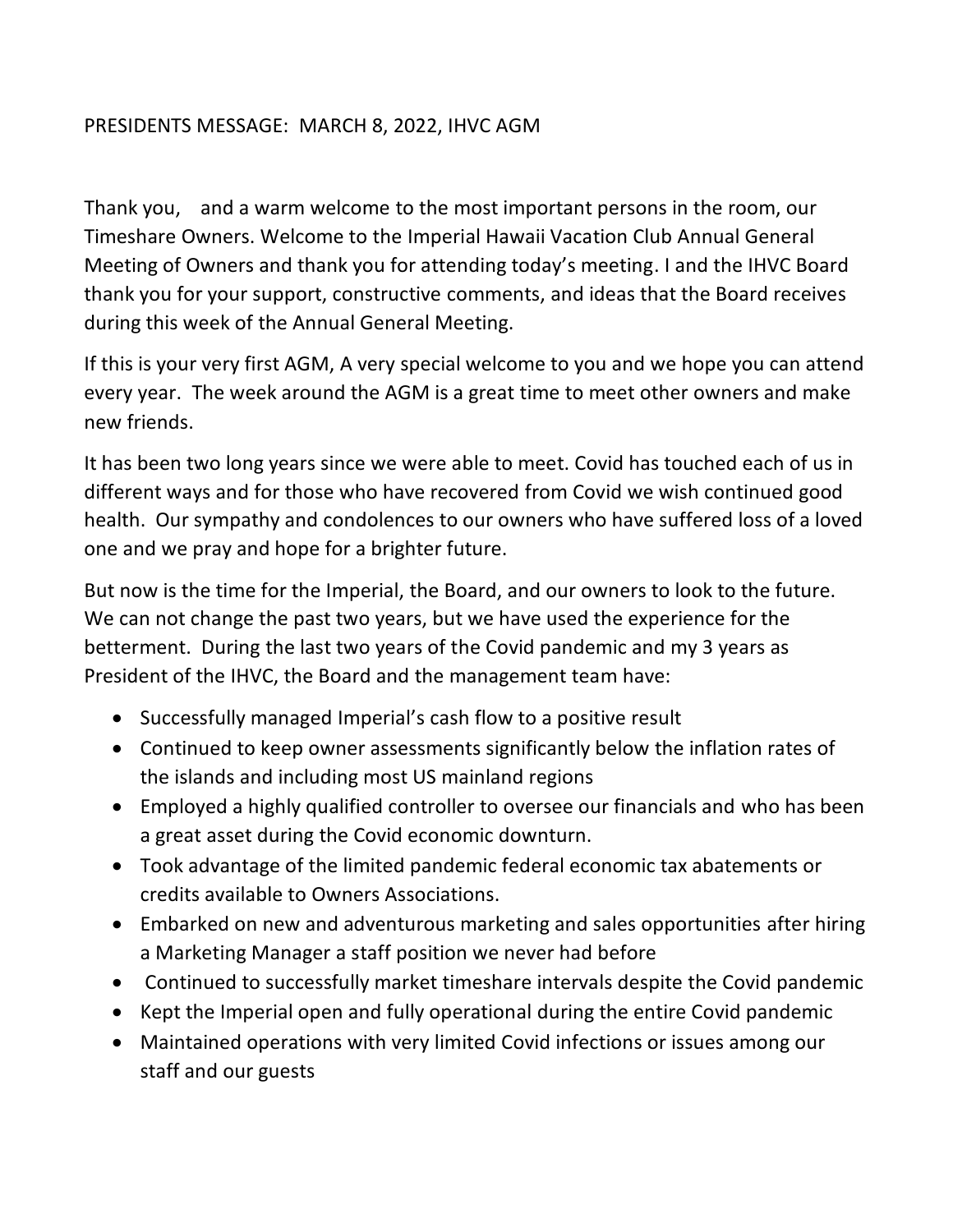- Reservations department developed opportunities that substantially reduced our commission costs on FIT bookings
- Upgraded our website and initiated online FIT reservation requests complete with pricing and reservation days availability
- Our Reservations team provided a service of utmost cooperation fulfilling many requests and guiding owners to alternate options of exchange or banking of their weeks.
- Member Services and Accounting aided and guided many owners who were affected by the pandemic to keep current with their annual assessments
- Continued to establish a strong social media presence promoting the Imperial and the Beachwalk area of Waikiki
- The Imperial had no supply shortages of cleaning, disinfectant, or personal protective equipment during the pandemic because of our forward looking Housekeeping dept
- Maintenance operations were scaled back in non-critical areas as occupancy plummeted while still maintaining health and safety protocols, equipment testing and certifications.
- Maintenance labor was utilized to service much needed areas when occupancy was low, initiated and completed projects in house instead of contracting to outside vendors at a greater cost.
- Maintenance and Housekeeping depts continue to effectively plan out labor and supply requirements to match any lower occupancy that may occur.

This overall team performance resulted in the Imperial Resort remaining open and effectively continuing operations 24 hours seven days per week during the onset of the Covid-19 pandemic and throughout the past two-year economic downturn while many hotels in Waikiki shuttered their doors.

But back in March 2020 the board was concerned how the Imperial would fare as the Covid pandemic started to ramp up and strict government controls were implemented on travel and local businesses as we continued to observe many of the Hawaii hospitality industry shutting down operations and laying off employees. However, through our rigorous cash flow management, and the prior noted adjustments to our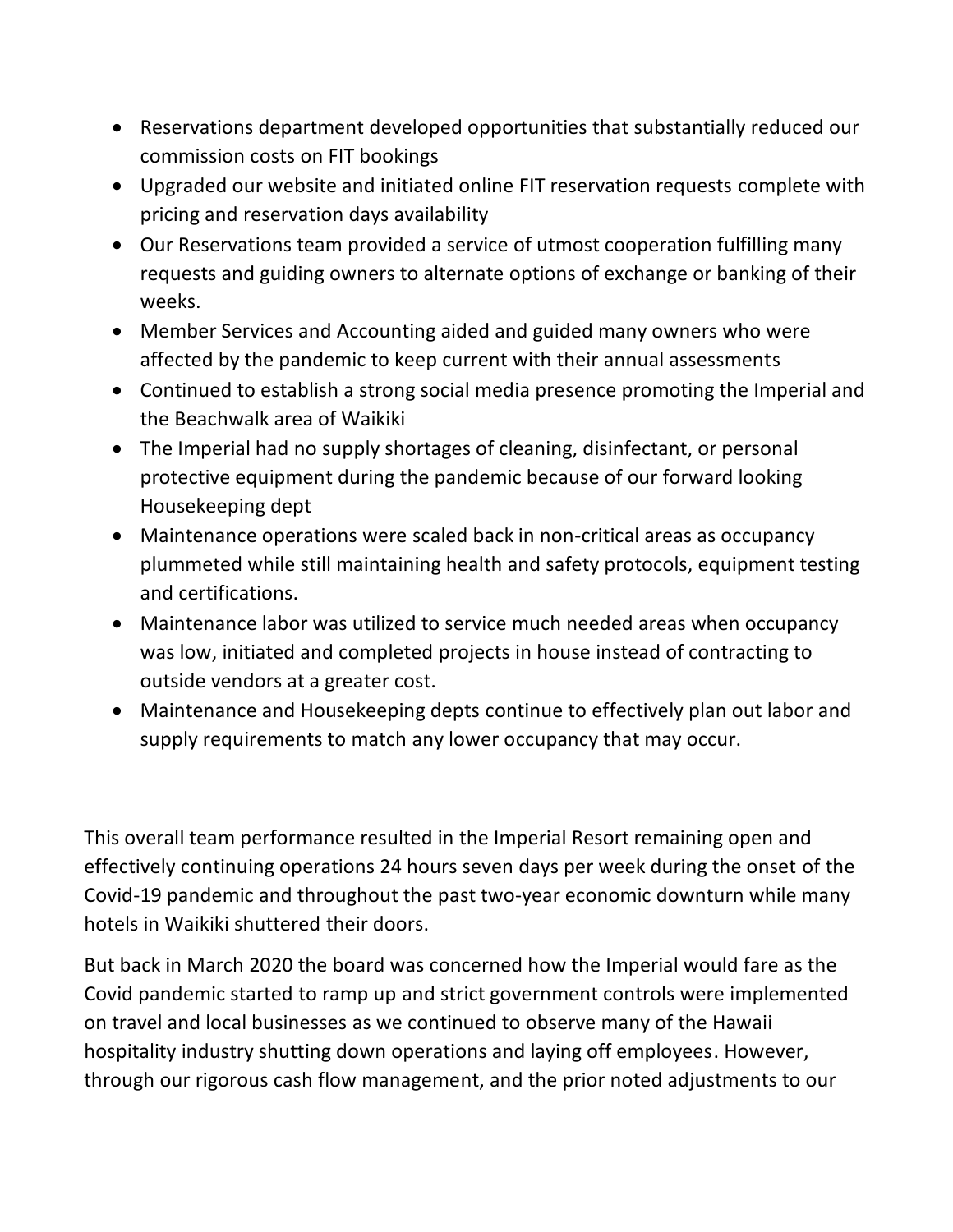operations we successfully worked through 2020 at the much lower than budgeted income from Free Independent Travelers reservations and remained open. But we had to face the continuation of the pandemic into 2021 and for how long?

The Imperial's 2021 budget was therefore conservatively planned out but not without some angst assuming the Covid pandemic would subside somewhat in late 2021 and hopeful there might be a recovery of the overall economy and a moderation of the pandemic. But the travel and hospitality industry were slower to recover in 2021 as governmental restrictions remained in place. Therefore, all non-essential projects continued to be on hold except for health, life & safety, security, and statutory required items. Cash management continued throughout 2021 as the top priority with a goal to be frugal but not cheap. Our owners and guests would, as always, remain our primary goal and the quality of services were not to be downgraded because of the pandemic.

Owner maintenance assessments delinquencies did increase during 2020 and 2021 as anticipated when all travel to the Islands due to the Covid pandemic was severely restricted and the overall world economies were very stressed, but the rate of delinquencies is now stable, and time share sales are slowly increasing every quarter. The Imperial is still the best timeshare value in the islands and our marketing plan continues to develop that image.

Owners' reservations for use years 2020 and 2021 were handled as equitably as possible within the Declarations and Policies of the IHVC and under the State and County imposed travel and quarantine restrictions. Owners utilized the Imperial Internal Banking Program (IBP) to deposit their weeks for future use at the Imperial for a small fee. Owners were also able to use outside Timeshare Exchange Companies to bank and or exchange their weeks until a time when travel restrictions might be removed. We recognized the difficult situation many owners found themselves due to the Covid-19 response and our dedicated staff did their utmost to accommodate requests within the limits of our policies, controlling documents and declarations and reasonable business decisions.

The pandemic sadly and unfortunately has taken a large toll on the peoples of the world community and imposed some significant economic hardships on most. And again in 2021 many businesses could not survive the continuation of the pandemic and closed their doors. Nevertheless, your Imperial Hawaii Resort has continued to remain open, and I am able to announce for the IHVC board of directors that fiscal 2021 was an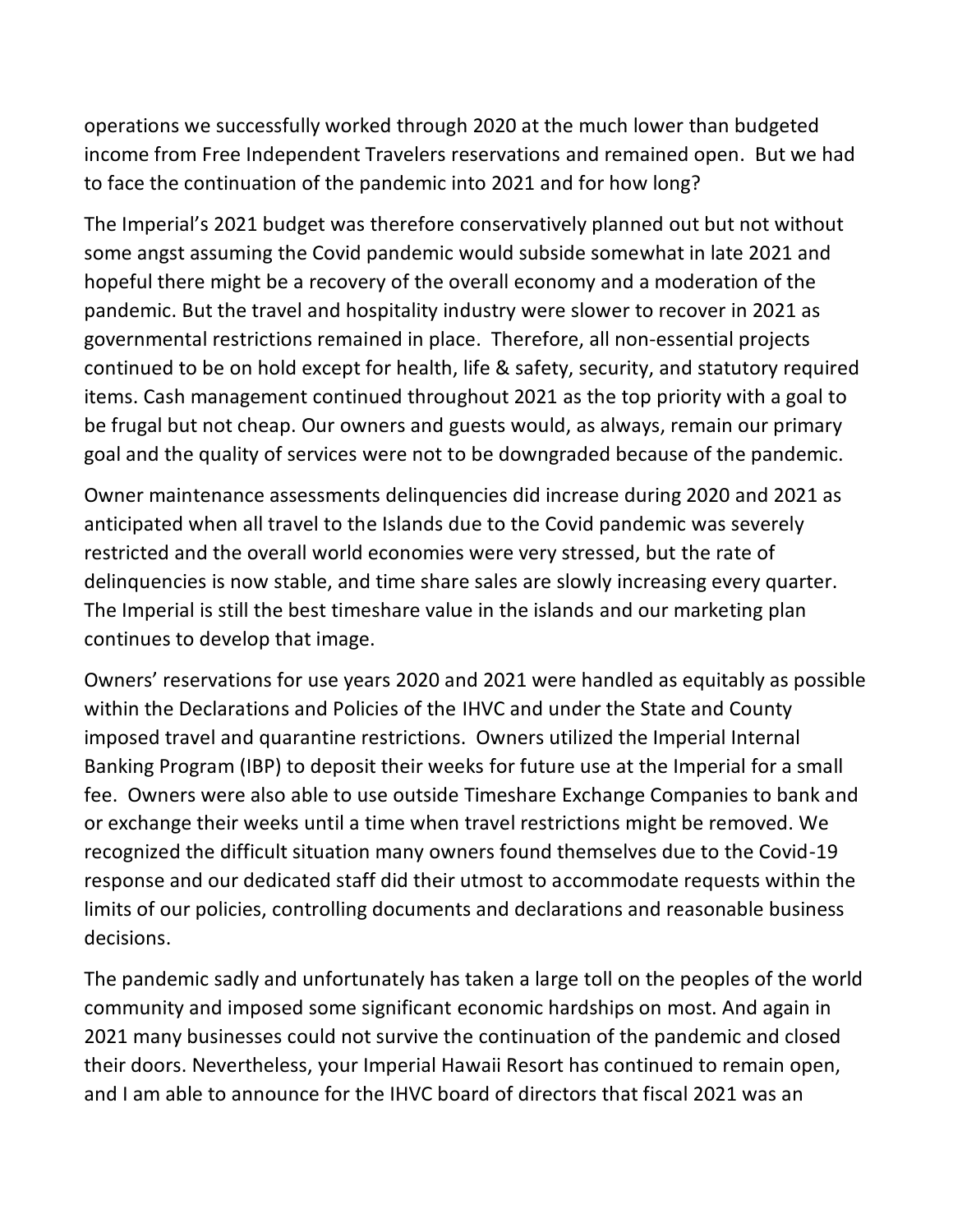acceptable and positive year financially. The expected 2021 FIT income budget numbers were not attained due to the rapid advance of the Omicron Covid infection rate across the US and Canada from where most of our FIT guest travel. However, lower expenses and Federal tax credits offset the much lower FIT income for a positive result.

Hawaii Governor Ige recently announced the 2020 issued Emergency Order will be allowed to expire on March 25, 2022, and this should have a very positive effect on the Hawaii travel and hospitality businesses. Year 2022 at the Imperial has started favorably financially considering we are just now beginning to experience the removal of extreme travel restrictions. If no additional worldwide travel restrictions are imposed and with most domestic travel and quarantine requirements being reduced or eliminated, we expect the trending uptick for travel to continue. We have a good operating cash balance and our Capital Reserve for future projects expense is sound at over \$2 million and the Resort continues to be on sound financial footing with adequate reserves for future capital projects.

Fund Receipts of owner assessment payments in 2022 are on track but slightly below budget. However, we continue to receive late payments from some owners. The additional discount offered to early birds gave another solid start to our 2022 balance sheet. The 5% cash discount benefit to owners paying their 2022 Assessment in cash or by check during the month of November equates to about zero increase in the assessment those owners paid over their 2021 standard assessment payment. The Imperial Hawaii Vacation Club Board of Directors recognized the financial impact the Covid-19 crisis has had on all loyal our owners, and this was a good faith effort to acknowledge our owners support of the Boards efforts to provide the best overall timeshare experience.

Overall occupancy was 61% last year but continues stronger this year anticipated to be above 74% in the first quarter of 2022 on pace to meet budget. Free Independent Travelers continue to constitute a balance of about 30% in the Resort; the remaining being Imperial Owners and Timeshare Exchanges. Our Timeshare Sales program or VPO5 continues to be successful without the high-pressure sales techniques often associated with timeshare sales. We will be continuing this program throughout year 2022 with the possibility of varied and different incentives, although some incentives could be discontinued at any time. Stephanie Reuter, Imperial Resort Sales & Marketing Manager is your contact for information on additional timeshare purchases.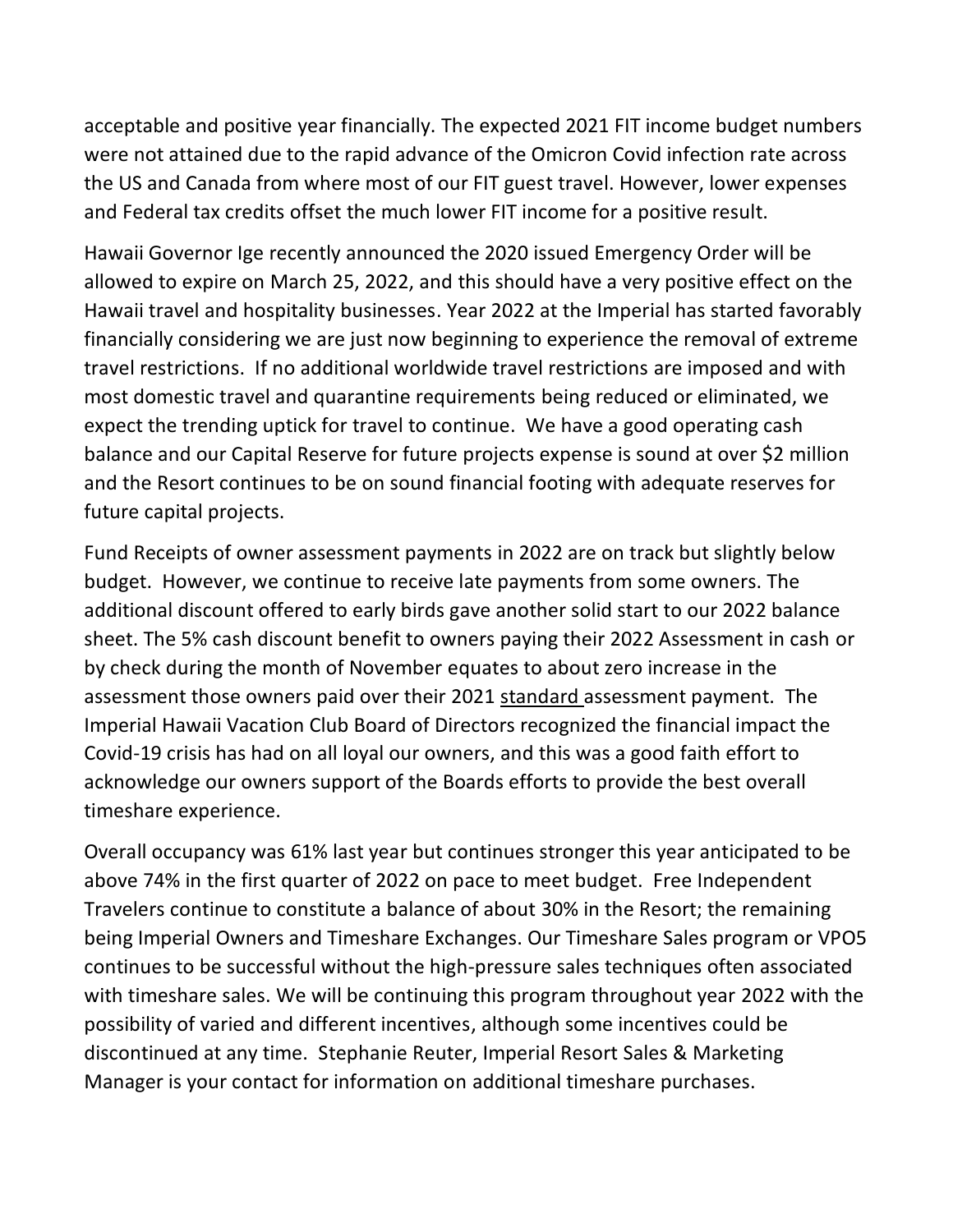Now we all know every new board president has a least one "great idea" to pursue but eventually without fruition! Sounds very counterproductive. …………………………… NOT ENTIRELY SO, investigation, innovation and search for improvement are the way forward. I am not proposing and "new great idea" but legacy timeshare operations like the Imperial, as great as the Imperial is now for our owners, must keep moving forward. It is the law of the jungle, "stand still and get eaten, run in the right direction and survive". The IHVC board of directors and the dedicated staff at the Imperial understand there cannot be a passive operation or oversight. We must constantly be aware of our surroundings, the new developments within the timeshare industry, tourism, social media, and competition from outside the immediate timeshare industry.

Your Board of Directors has worked diligently this past year and recent years to upgrade the Imperial unit's interiors, commons areas and utility infrastructure. We hope you continue to be pleased in the results. Our goal is to maintain and improve the Imperial Hawaii Resort within reasonable cost to our owners. We still have several delayed projects under study or in the investigation phase and any progress will be reported from time to time in the Monthly Imperial Hawaii Resort Newsletter email blast. Also, you may go to the recently revamped in 2021 Imperial Website and the linked Owners Only section where you can find all your personal owner information and reservations.

The onsite Resort upgrades and improvements made in the past few years along with our dedicated staff and employees' excellent guest services is being recognized by Online Travel Organizations such as Booking.com's Guest Review Award and we are achieving one of the highest review scores. The Imperial received the RCI Silver Crown Resort award for the third year in a row and previously received Interval International's Quality and Excellence Recognition award based on owner, guest and exchanger comment cards and surveys. And we expect to receive additional recognition again this year.

Earlier I addressed how we successfully met the many challenges of 2020 and 2021. But the near-term focus of the IHVC Board and the Imperial Staff is now 2022 and 2023. Our goal is maintaining our increased efficiency of operations that was implemented during 2 years of Covid, maintaining and improving quality of service to owners and guests, increasing hotel operations revenue, and continuing to operate within the 2022 Budget for each department of the Imperial Resort and Vacation Club. I have no doubt in the ability of our management, our support staff, and workers along with the oversight from